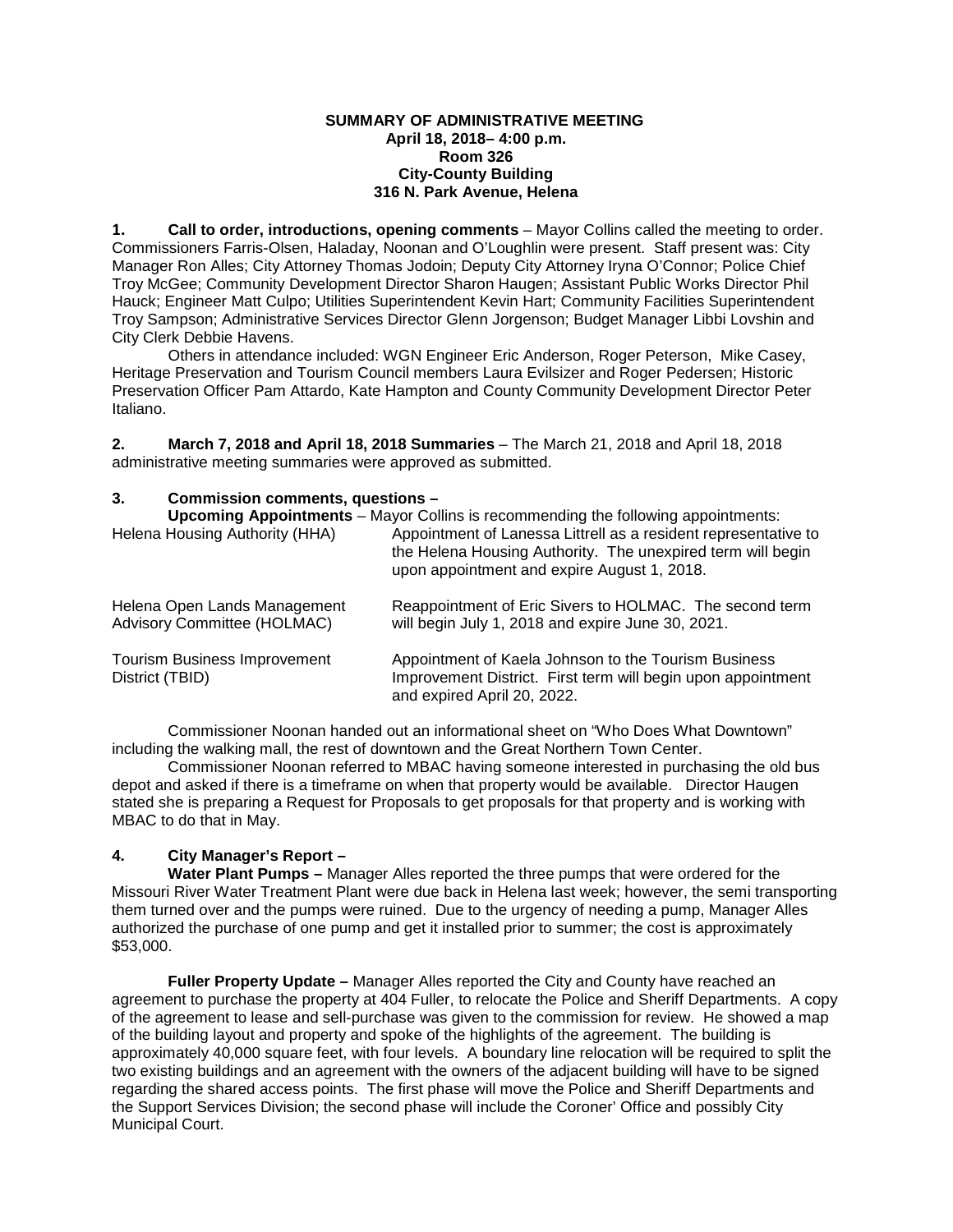Manager Alles stated the cost to purchase the building is 1.2 million, which will be split between the city and county; an additional \$350,000 will be needed to make it a secure building and remodel it. He recommended paying cash out of the 4040 funds to purchase the city's portion of the building. The goal is to get access to the building to begin the remodel by May 1, 2018. An interlocal agreement between the city and county will need to be signed and a board be set up to govern it. He proposed the same board and operation as the City-County Building.

Manager Alles stated a question the commission has is what the continuing maintenance costs will be. Manager Alles noted there are some shared facilities and utilities, including gas and electrical between the two buildings; which an agreement will be prepared and signed between the owners outlining the costs. Manager Alles reviewed the proposed rent to the Police and Sheriff Departments and noted there is an increase in costs for rent; however, there is almost triple the amount of square footage.

Mike Casey, seller representative, noted the city has been well represented through Manager Alles and moving the process along.

Mayor Collins asked what the size of the adjacent building is. Manager Alles stated it is 22,000 square foot. At this time, the city does not have a need for the additional space. Included in the agreement is the Right of First Refusal to purchase the adjacent building.

Commissioner Farris-Olsen asked what is happening with all the personal property that is in the facility. Manager Alles stated the previous owner has offered the personal property to the city and county and will need to move what cannot be used.

Commissioner O'Loughlin asked if Municipal Court is included in the estimate on what we currently pay for rent. Manager Alles stated Municipal Court is not included in the estimated costs; they pay between \$15,000 and \$20,000 per year for rent.

Commissioner Farris-Olsen asked if future TIF funds could be used to remodel the building. Manager Alles stated yes, if recommended.

Manager Alles stated the building has to be appraised and under city ordinance it requires two appraisals; however, the commission can waive the requirement for the second appraisal. Manager Alles stated the agreement will be on the May  $7<sup>th</sup>$  city commission meeting agenda.

**Attorney Summer Staffing Update –** Attorney Jodoin reported two of the four attorneys in the office will be out on parental leave in the months of June, July and August. Any long term projects that can be delayed, he would appreciate it.

Attorney Jodoin reported the court granted the city and MLCT's intervener request on March 30, 2018 and required the city to file substantive pleadings by April 12. We have just received a copy of that order and will be requesting additional time to file our substantive pleadings. There is presently a May 21 hearing on the State's motion to dismiss and we will be presenting our arguments against motion. Proponents of the initiative are still obtaining signatures and the deadline for collecting the requisite number of signatures is June 22 to qualify for the 2018 general election.

# **5. Department discussions:**

#### **City Attorney**

**Demolition of Historic Buildings Ordinance –** City Attorney Jodoin reported Ordinance No. 2639, passed on November 16, 1992, and established the present required review process before a historic building may be demolished.

As part of the passage of the ordinance, the City of Helena and the Lewis and Clark County Board of County Commissioners adopted joint City-County Resolution No. 10099 which outlined the goals with respect to historic preservation as well as the operation and management of a historic preservation council and a historic preservation officer. Lewis and Clark County is a "Certified Local Government Program" for Historic Preservation which enables the County access to state funding and as such the historic preservation officer was made a county employee.

With recent cases such as Central School, the Fire Tower, 125 S. Howie, and Yee Way Cabin, numerous implementation and interpretation questions have arisen as to the application of the ordinance.

**Current Situation / General Analysis:** The general theme of the ordinance, in response to the urban renewal of the 1970s, is that the City and the community as a whole carefully consider the potential loss of a historic structure before rushing to demolition. This "waiting period" allows the City, along with interested preservation groups, the ability to explore alternative actions, with the property owner, to save the historic building. In that context the ordinance may be thought of as a "shield" rather than a "sword."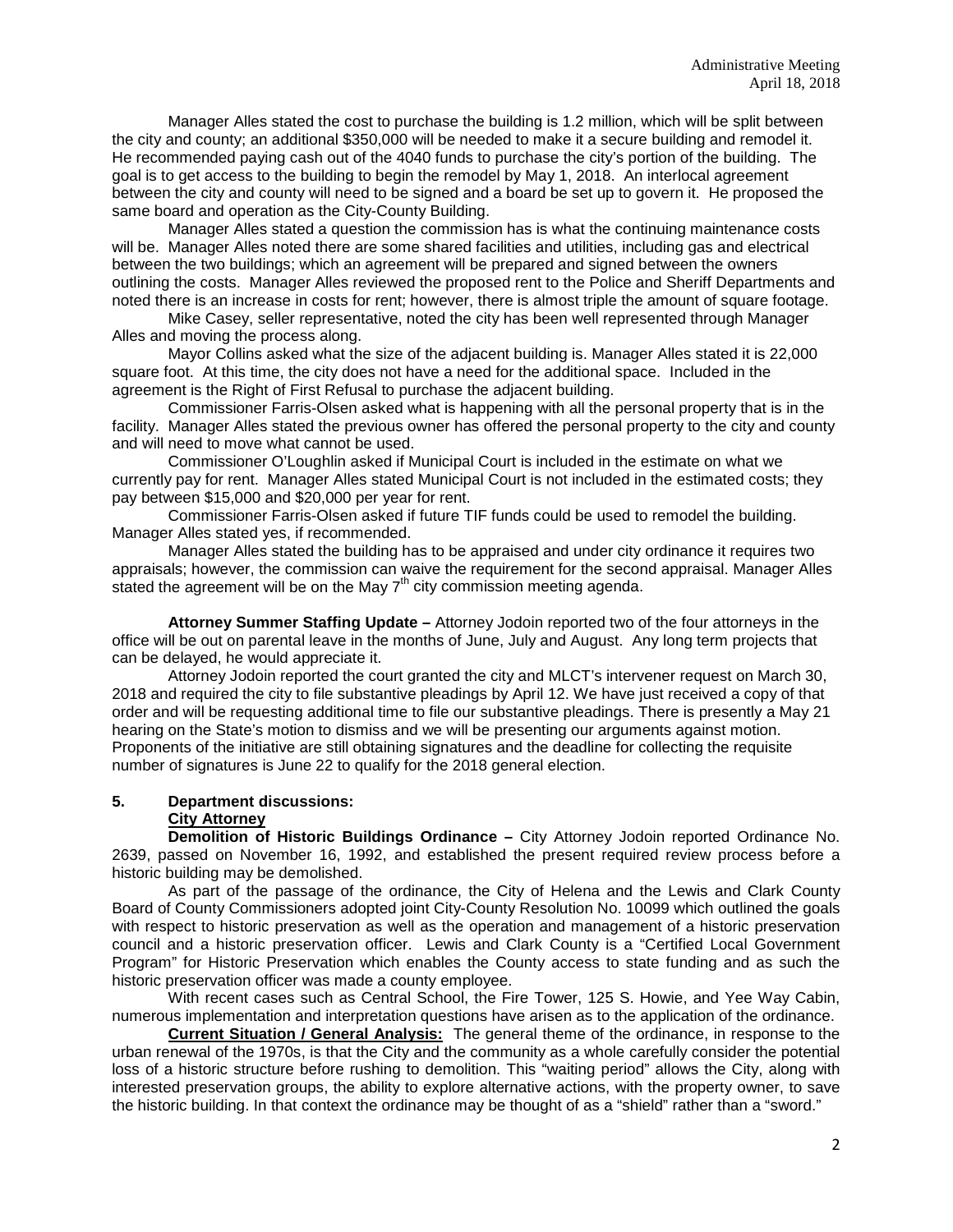The present ordinance requires a permit from the City Commission before a historic building may be demolished. It is critical to note that demolition need not be the total physical removal of a historic building. Rather, a demolition permit is merely required for any act that "destroys, in part or in whole, the historic integrity of the structure or site...or otherwise alters the structure so that it no longer qualifies for primary or contributing status."

A building or structure is "historic" (ignoring for a moment that properties without structures can also be historic) if the structure (or property) is individually listed on the National Register of Historic Places, or is designated by the State Historic Preservation Office as primary or contributing.

Although the definition of "demolition" does not make specific reference to Helena's historic districts within which a structure is located, the application requirements in 3-15-6(D), HCC, require a "brief description of the surrounding neighborhood and how the applicant proposes to protect the integrity of the historic district if demolition is proposed."

The determination of whether a property is primary or contributing and whether the proposed act constitutes a "demolition" has, by past practice, apparently been made by the Lewis and Clark County Historic Preservation Officer (when the HPO was a City employee). However, the present ordinance does not outline specific criteria or factors that are to be considered in making this determination, nor does the joint resolution delineate who is to make the determination.

The process for the consideration of an application for demolition under HCC §§ 3-15-1 *et seq*. is generally as follows:

- Pre-application meeting conducted between applicant and Lewis and Clark County Heritage Preservation and Tourism Development Council ("HPTDC") and/or HPTDC staff;
- $\blacksquare$  Application is submitted at some point after the pre-app meeting  $-$  City Commission must approve or deny the application "within sixty (60) days after a complete application has been submitted";
- **HPTDC** conducts a "legally advertised public hearing", where it:
	- " . . . shall review and evaluate the information provided for the application requirements, the architectural and/or historical significance of the structure, its relationship to the district and/or its relationship to a larger project, consider testimony on the proposed demolition and any other relevant information."
- After conducting the hearing, HPTDC "shall make a recommendation to the City Commission for the approval or denial of the demolition application";
- City Commission then holds a public hearing to consider the application, where it:
	- ". . . shall consider the information provided to the HPTDC, the HPTDC recommendation and any other relevant information."

If the City Commission approves the issuance of the demolition permit, the permit is to be issued by the Building Department immediately. If the application is denied, no further application can be considered for the subject property for a six (6) month period from the submission of the initial application.

When the ordinance was approved in 1992 the HPO was an employee of the City and the salary was paid by the City exclusively. The City and the County then decided to hire a joint City-County HPO. The half time FTE position was jointly supervised by the City and County's Community Development Departments and was funded 50/50 by the City and County.

At some point Lewis and Clark County became a "Certified Local Government Program" for Historic Preservation. The HPO position became a  $\frac{3}{4}$  FTE and an employee of, and under the supervision of, the County. For a period of time the City was allowed input on those activities that were completed on behalf of the City by the HPO.

The specific issues and concerns that have come up with recent cases include:

- Who determines whether a property is covered by the ordinance?
- Who determines work on a historic site is a "demolition?"
- Who determines whether a demolition permit is required?
- Who determines what a complete application is?
- What information is required for a complete application?
- What are the criteria to review a demolition permit?
- Is there authority to require design review of new structures?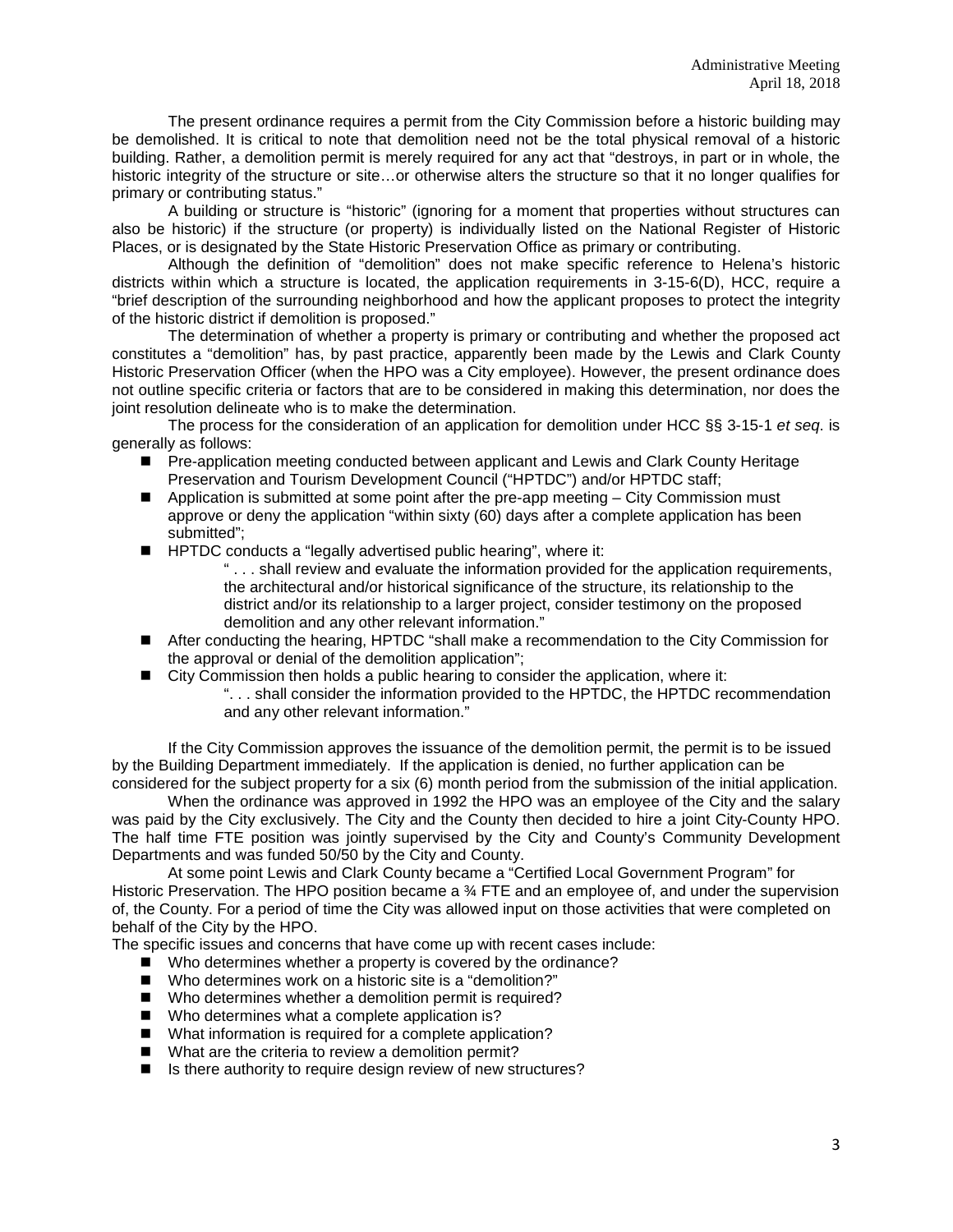Since the conversion of the HPO to a County position, attempts have been made to gain a cohesive mutually agreed upon interpretation of the ordinance and the administration of the process. Such efforts have not been fruitful.

Thus, as part of the ordinance analysis and potential rewrite, the organization of the historic preservation officer as a County employee responsible for processing, analyzing, and making legal recommendations on a city permit process should be carefully reviewed. It may not be desirable to place administrative review and processing of a city permit in the hands of a County employee, nor in the hands of a position where advocacy of historic preservation is paramount. Joint City-County Resolution No. 10099 should be reviewed to update the goals with respect to the promotion of historic preservation (such as an updated inventory of historic properties) as well as the operation and management of a historic preservation council and a historic preservation officer relative to the processing of City historic demolition permits.

**Questions Posed:** In order to address the issues noted above the following policy issues should be considered:

1. Does the commission desire to implement a regulatory regime wherein the structure constructed in place of a demolished historic structure would be subject to specific design standards aimed at conserving the historic integrity of historic districts and the surrounding neighborhood?

Stated in the inverse, the question may be posed as: Does the commission desire to limit the historic demolition ordinance to strictly a conscientious review of historic structures and sites prior to their demolition with no regard to review of new structures constructed on the site?

Despite the lack of authority to do so in the ordinance, a site plan that shows the location and elevation of proposed new structures has been required as part of the permit application by the HPO.

The rationale for such a requirement is ostensibly supported by the requirement that the applicant describe how they are going to "protect the integrity of the historic district if demolition is proposed."

This begs the question as to whether the integrity of a historic district can only be maintained through the preservation of individually listed and contributing properties *and* the design review of new structures constructed in place of such properties. Simply stated, does the mere construction of a building that is not built in a certain representative style affect the integrity of the historic district? Notwithstanding, there may be policy goals to be obtained through design review of structures in historic districts, to preserve the neighborhood's character defining features, regardless of whether that is attendant to demolition of a historic structure or not. If so, limiting design review to only those circumstances where a historic structure is being demolished would leave a large regulatory gap.

From a broader policy perspective, if preservation of historic neighborhoods is desired so that new structures "fit" with the character of a neighborhood, it is advisable the commission implement design standards applicable to all structures in the district, not just those constructed in replacement of a historic structure.

2. How does the commission wish to structure the role of the HPO?

As explained above, currently the HPO is hired as a County employee, and the City reimburses the County \$20,000 annually. Under the ordinance the HPO is charged with processing applications. As described above, it is unclear who makes the final determination as to certain legal questions regarding the applicability of the ordinance and the process to be followed. For that reason, it may be advantageous to the City and to historic preservation to bifurcate the advocacy of historic preservation from the processing of historic demolition permits and requests for tax abatements. Such a bifurcation could result in the City Community Development staff processing and reviewing applications for historic demolition permits similar to other land use applications. This would be critical if the commission were to adopt historic preservation design standards. The HPTDC would still hold a public hearing and make a recommendation to the City Commission. The HPO would present information relevant to the historic structure proposed to be demolished and the historic district to the HPTDC and City Commission. If design standards were adopted, then the only question in analyzing whether a demolition permit should be granted or denied is whether the proposed act destroys, in part or in whole, the historic integrity of the structure, site, or historic district.

Commissioner Noonan asked if the new downtown zoning code would lead into design standards for historic districts. Attorney Jodoin noted there are several designated historic districts which have some design elements, but do not have design standards that have been adopted by the commission.

Commissioner Haladay stated he believes the language in the ordinance needs to be cleaned up; we could move forward with the ordinance clean-up and put aside the larger question on whether we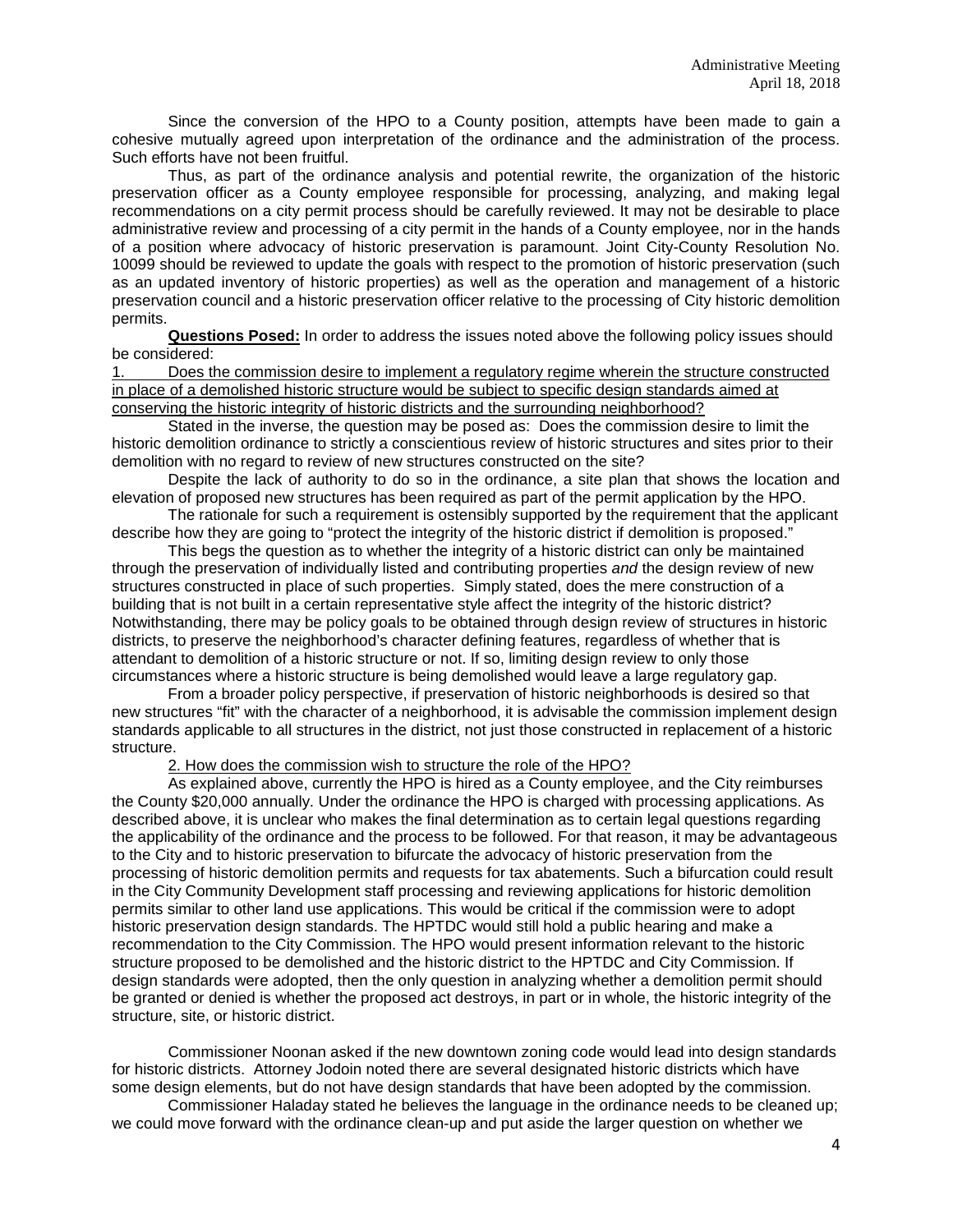should be creating design standards for historic districts as a whole. Attorney Jodoin stated that is correct; however, the issue with Central School specifically said a site plan; it was his understanding the purpose of requiring a site plan is we can then engage in the design review of the elevation of the buildings. His concern is we are going to adopt the site plan into the ordinance re-write. If the city does not have the design standards, the site plan should be left out of the ordinance. Commissioner Haladay asked what would be the problem with using standards from the State Historic Preservation office. Attorney Jodoin stated that is possible; however, he reminded the commission there is a court decision that the city cannot regulate building materials; we need to make sure any decision on a site plan does not run afoul of that decision. We still have the issue of reviewing buildings that are built right next to an historic structure, that are not going through the historic demolition permit process and do not have to meet the design standards.

Commissioner Haladay stated he does not disagree with buildings not being compatible; the purpose of the demolition ordinance is to protect certain structures and their contributing nature to the neighborhood. Design standards would be nice to adopt; however, the ordinance could be cleaned up and require it for the historic properties and recognize a new structure could be built right next door that would not have the same design standards.

Manager Alles asked Attorney Jodoin if we look at the current ordinance and modify it in a way that it becomes clearer and fine tune some of the language. Attorney Jodoin stated you certainly make the argument that within the current ordinance the site plan review was contemplated; it is a bit of a stretch with the intent of the language, but again there are gaps in the ordinance. He recommended cleaning up the language to include the intent of the commission and staff. It should not be a difficult ordinance to re-write. We still need to have the discussion on who is going to make the decision on the demolition permit application and the role of the historic preservation office.

Manager Alles recommended bifurcating the role of advocating and the process review and the language should be included in the ordinance. Attorney Jodoin concurred there should be clearer language in the ordinance and stated the City Manager should have supervision authority over the employee who is processing a city demolition permit application.

Historic Preservation Officer Pam Attardo stated whatever the commission does with the position; you need to have someone who has the expertise to make the recommendations. There are federal design standards that apply with tax abatements and demolition permit applications. Helena has design guidelines for historic neighborhoods; however, the guidelines have not been approved by the city commission. The guidelines are available for individuals who want to make the changes to historic structures/properties. Ms. Attardo stated it does not matter who supervises the position.

Commissioner Farris-Olsen asked if the city needs design guidelines. Historic Preservation Officer Attardo stated yes.

Commissioner O'Loughlin asked if one way to start adopting guidelines is to take the state's historic guidelines and reflect any changes we see as necessary. Attorney Jodoin concurred; however, he hasn't looked at this option and noted other communities have guidelines that he will look at.

Commissioner Haladay stated the one thing structurally that concerns him is when he thinks of the issues that have driven us to have this discussion it is the Firetower, Central School, Hill Park Fountain and an upcoming tax abatement; much of the discussion has been the historic nature and the advocacy came externally and as a city we were in support of the process in reviewing the application and approving it for demolition. Commissioner Haladay stated he would be okay with a city office doing the review of the demolition permit application; however, he is not clear it would have the independence necessary. If we create this office and we have the ordinance, we start with the presumption the office is there advocating for the preservation of these sites, or at least maintain the historic nature. He is worried we would lose some of the independence and asked how we maintain the level of advocacy and independence. Attorney Jodoin stated the advocacy versus the legal sign off of the permit is the issue. A non-city employee is making decisions on a city ordinance. The advocacy function should stay with the Heritage Preservation and Tourism Development Council; however, city staff would review the actual application and process it. A policy could be written on how an application will be processed to include a review from the Heritage Preservation and Tourism Development Council.

Commissioner Haladay noted a city staff person could deem an application complete and when it comes before the commission, they could disagree and the only choice then would be denial. Attorney Jodoin stated that is true; however, you have the same issue with a subdivision review. Administratively it would be city staff making the decision if the application is complete.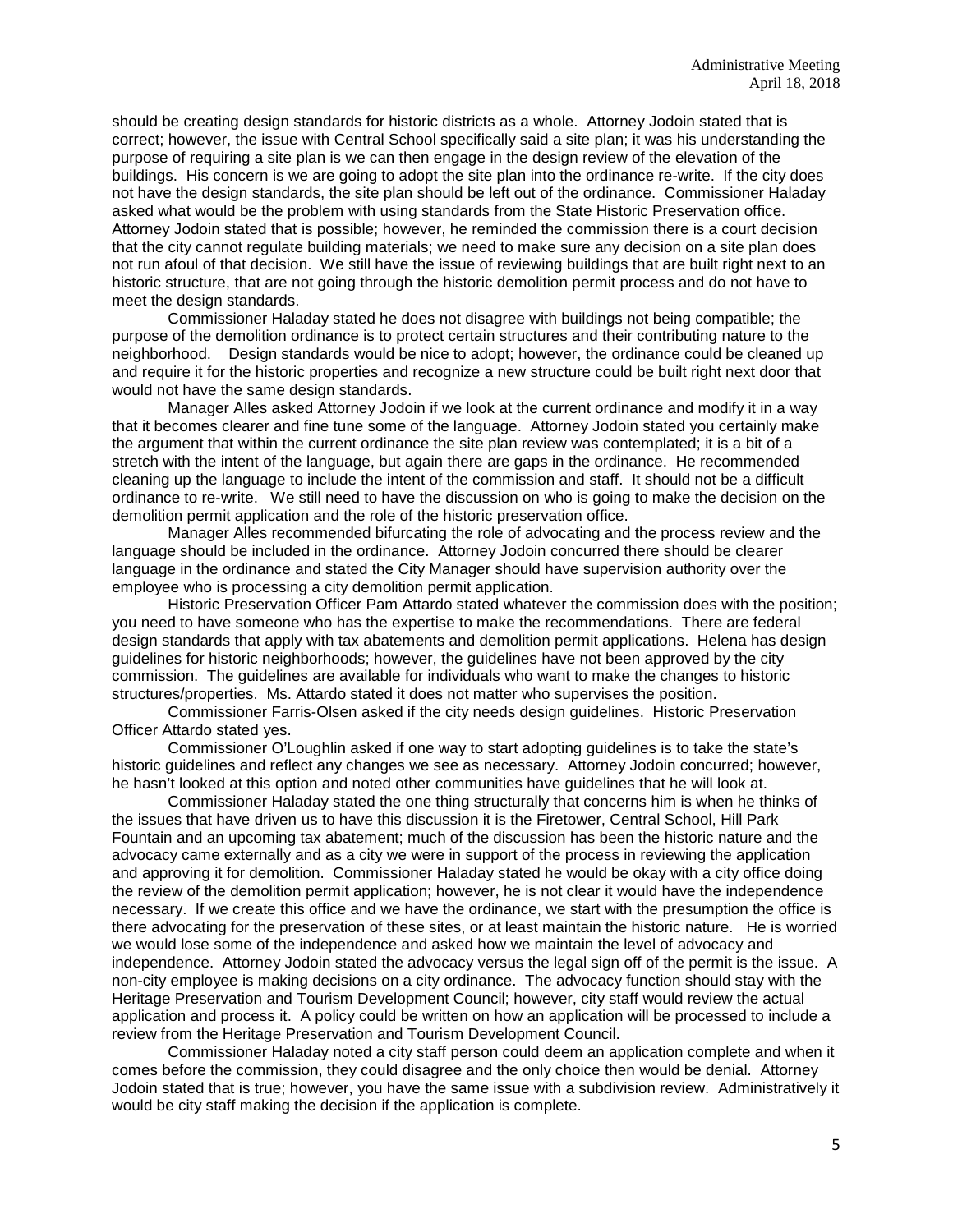Commissioner Noonan stated he appreciates the discussion on the separation of advocacy versus determination on the process. That part of the discussion on Central School was not necessary, there were accusations that were not necessarily true. Commissioner Noonan stated he thinks there has to be clear advocacy and a clear sense on processing an application. It was problematic and disruptive conversation during the Central School discussion.

Commissioner Farris-Olsen stated he shares the same concerns of Commissioner Haladay and agrees we need some kind of neutral third-party advocacy for historic buildings. He understands the need to bifurcate the advocacy and review process and that can be accomplished by the neutral third party and the Heritage Preservation and Tourism Council.

Manager Alles summarized the city will continue to use the Historic Preservation Officer and the Heritage Preservation and Tourism Council as the advocacy group and city staff will process the application to determine completeness and forward to the Historic Preservation Officer.

Commissioner Haladay stated he understands the concerns with liability; however, he has found the current process to be relatively functioning. He would look for a recommendation from staff that would have the Heritage Preservation and Tourism Council still consider the application and make a formal recommendation to the city. He will need to see the recommendation prior to making a decision on how to move forward.

Attorney Jodoin stated in recent history the issue has been the Historic Preservation Officer is making the decision if a demolition permit is or is not required. For consistency purposes, the city needs to understand why the decision is being made. However, there needs to be consistency on all applications, staff is being excluded on the decision of whether a demolition permit is required. He referenced what the HPO required for Central School.

Historic Preservation Officer Attardo noted there are two processes used to determine the completeness of a demolition permit application and tax abatement application for historic structures/property.

Commissioner Farris-Olsen stated he is okay with the function staying outside the city; however, clearer standards need to be written.

Commissioner O'Loughlin asked how the management structure is handled with the joint city/county IT&S Department. Manager Alles stated the department is governed by the IT&S Board, the employees are county employees and the Director is supervised by both the City Manager and County Administrator.

Attorney Jodoin stated he has a problem with an advisory board making the legal determination to move an application forward. The process could include a list of required items the Heritage Preservation and Tourism Council would like included when reviewing the application. He does not think the state and federal standards get into that level of detail that the HPO has required.

Commissioner Haladay stated he would like to see something more tangible to assure the application is reviewed; the policy needs to include language that assures the comments from the HPO and Heritage Preservation and Tourism Council are heard and considered; they need to remain part of the process. If we can figure out a way to make it work, he will consider it. The comments provided on previous applications were appreciated.

Commissioner Noonan asked what the structure of the Heritage Preservation and Tourism Council is. HPO Attardo stated there are seven members, three appointed by the city, three appointed by the county and one jointly appointed.

Public Comments – Kate Hampton, Montana State Historic Preservation Office stated she works with certified local governments regarding historic preservation. Ms. Hampton noted she has dealt with many demolition permit questions and different communities handle the process differently. The most successful has been when a committee of interested parties have worked together to make recommendations on the update. Ms. Hampton offered to support any type of effort and noted it is important to have the correct inventory of historic structures and properties in each Helena's Historic Districts.

Attorney Jodoin stated it is his understanding the commission would like to see an ordinance that keeps the advocacy and a process where a recommendation would come from the Historic Preservation Officer and the Heritage Preservation and Tourism Council when considering a demolition permit for historic structures.

Commissioner Haladay asked how we are doing it currently with applications coming in. Director Haugen noted very few demolition applications are received. Currently she is working with the Historic Preservation Officer and the County Community Development Director to work out the details for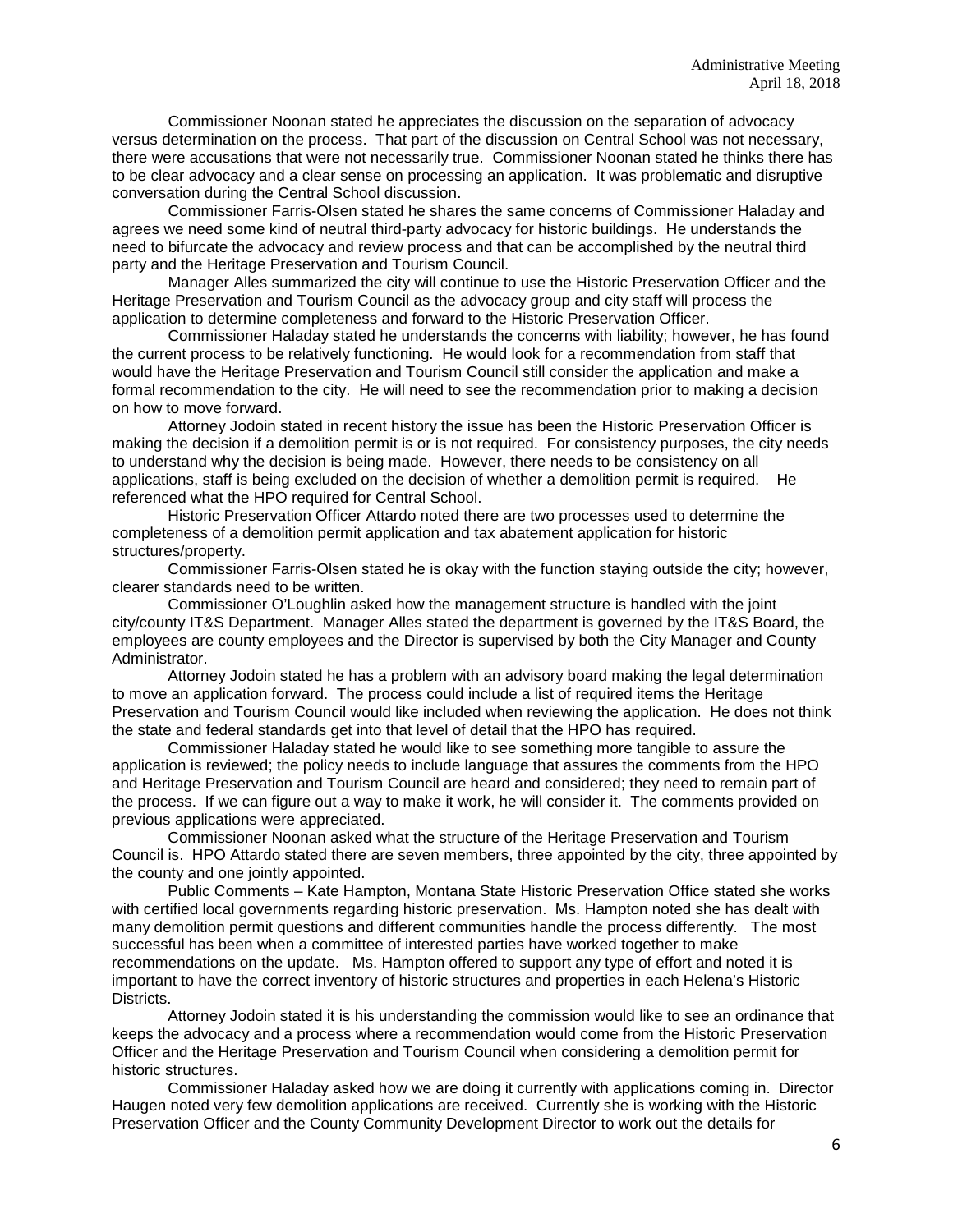completeness. The process begins once an application is received through the Building Division to demolish a building.

 Commissioner Noonan asked if when to require a site plan is part of the discussion. Director Haugen stated when a site plan is required is one of the issues being discussed.

#### **Direction to Manager – Staff will draft an ordinance that keeps the advocacy through the Heritage Preservation and Tourism Council and the Historic Preservation Officer in the process and during the application review process. Attorney Jodoin stated he cannot commit on when a draft will be ready for commission review.**

# **Public Works**

**Stormwater Master Plan –** Engineer Culpo introduced WGM Engineer Eric Anderson who reported the city of Helena contracted WGM Group in August 2016 to prepare an update to the City's Storm Water Management Plan (update) which was last updated in 2003. The contract amount for this update is \$249,813.00.

Engineer Anderson gave a PowerPoint presentation on the update. The general purpose of update is to provide functional improvements and additional detail to the 2003 Plan. The work generally consisted of the following:

- 1. Existing condition evaluation for comprehensive understanding of the existing system conditions, capacity, water quality performance, and flood hazards.
- 2. Future system planning efforts to develop a stormwater infrastructure plan for future build‐out of the drainage basins that are tributary to Prickly Pear Creek and Ten Mile Creek.
- 3. Development of a revised stormwater system improvement plan comprised of projects that focus upon the replacement of major infrastructure and modifications to regional stormwater management facilities.

Engineer Anderson showed a project priority list being recommended and reviewed each of the projects and estimated costs.

**MS4 Waiver –** Engineer Culpo reported as part of the Storm Water Master Plan Update, the effectiveness of the City's existing regional storm water ponds to treat their tributary area was evaluated. Treatment is considered capture and treatment of the runoff from the 0.5 inch rainfall event as regulated by the General Permit for Storm Water Discharges Associated with Small Municipal Separate Storm Sewer Systems (General Permit). The update demonstrates that a significant portion of the City's area is effectively treated by the City's Regional Storm Water Ponds. The General Permit allows for offsite treatment where certain criteria are met. When allowed, utilizing off-site treatment would benefit certain re-development and small subdivisions when they are located within a regional water quality treatment basin.

Staff believes that the Department of Environmental Quality, who administers the General Permit, will not individually act on requests to allow offsite treatment, and instead, will require the permittee to evaluate and track requests and use of off-site treatment.

Staff is looking for direction to either begin establishing a policy and process within the Engineering and Design Standards to allow off-site treatment, or not to allow offsite treatment. If the direction is to create a policy and process, it will be developed and presented to City Commission prior to implementation.

Commissioner Haladay asked if something like the mall being redeveloped would trigger off-site treatment. Engineer Culpo noted any development could look at it, the mall would be an example of where it would work. Commissioner Haladay asked if there is a policy to encourage off-site treatment, is there a need for the city to obtain land for the additional ponds. Engineer Culpo noted he will continue to work with the consultant and do a further evaluation on the current ponds to see if there is extra capacity in regards to new development and re-development.

Manager Alles summarized the waiver we are discussing is to provide assistance to property owners for redevelopment and new development that would provide off-site stormwater through regional ponds.

Commissioner O'Loughlin asked if staff has a sense on what we can expect with the snow run-off this year. Engineer Eric Anderson stated there is a whole area of peak flows caused by snow melt and